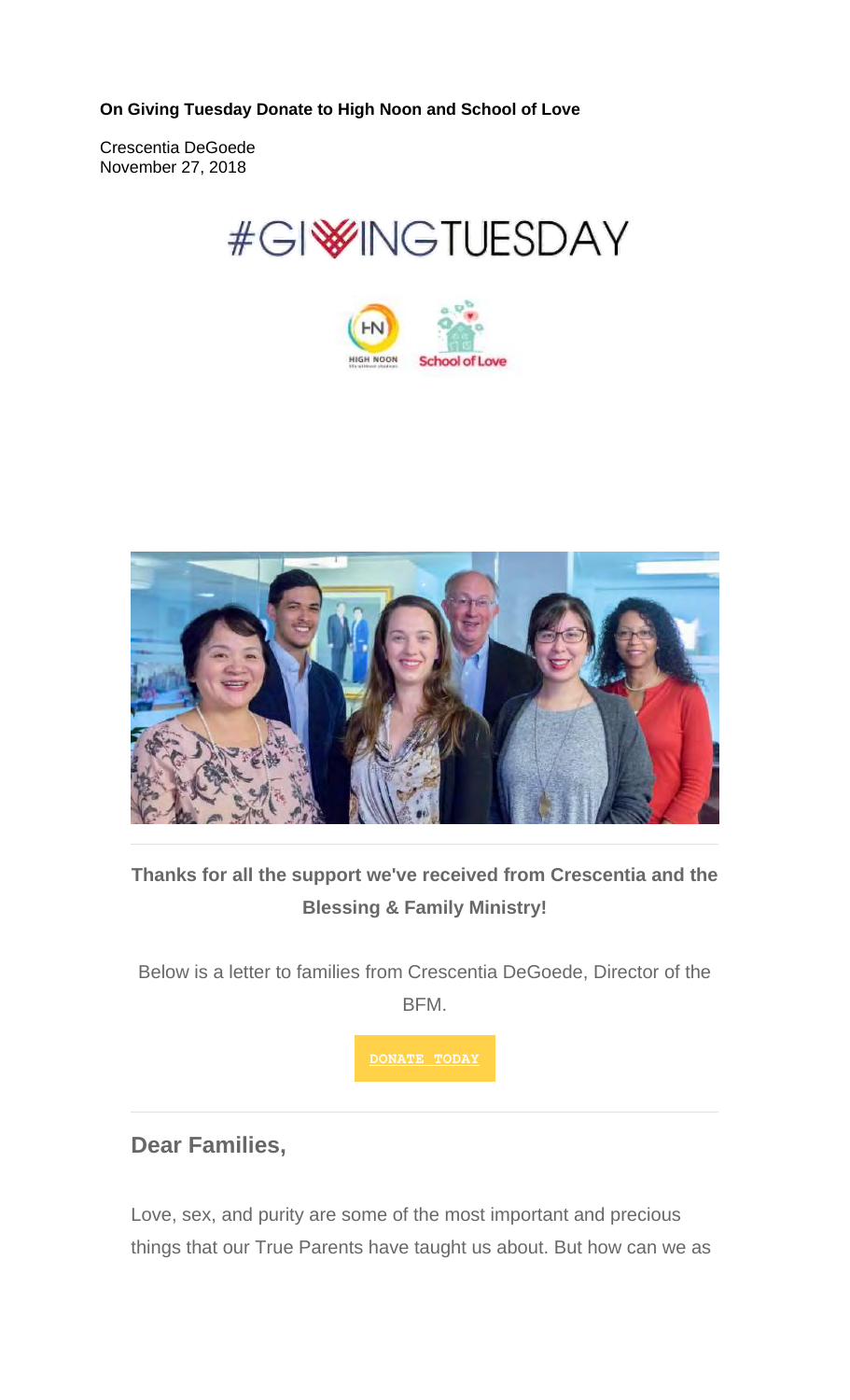families and communities navigate the sometimes confusing and complicated culture that we find ourselves growing up in and raising our children in?

The average age at which a child is first exposed to pornography is rapidly dropping to between 8 and 11 years old. It is not an easy topic to address, to say the least. That is why we are so excited about the work that our brothers and sisters at High Noon are doing in developing a sex education curriculum for families called "School of Love."

*School of Love* is a family-driven sex education curriculum to help families have natural, ongoing conversations about love and sex in the home. They've assembled a passionate and capable group of individuals and parents to create the program, and now they need our help to make School of Love accessible for *free* to any families that want to have that conversation.

If you can donate to this important cause, please go to highnoon,org/givingtuesday.

Thank you for your consideration of this request. Your support for this important cause is greatly appreciated.

Sincerely, **Crescentia DeGoede** Director, Blessing & Family Ministry

**DONATE TODAY**

Learn about who we are!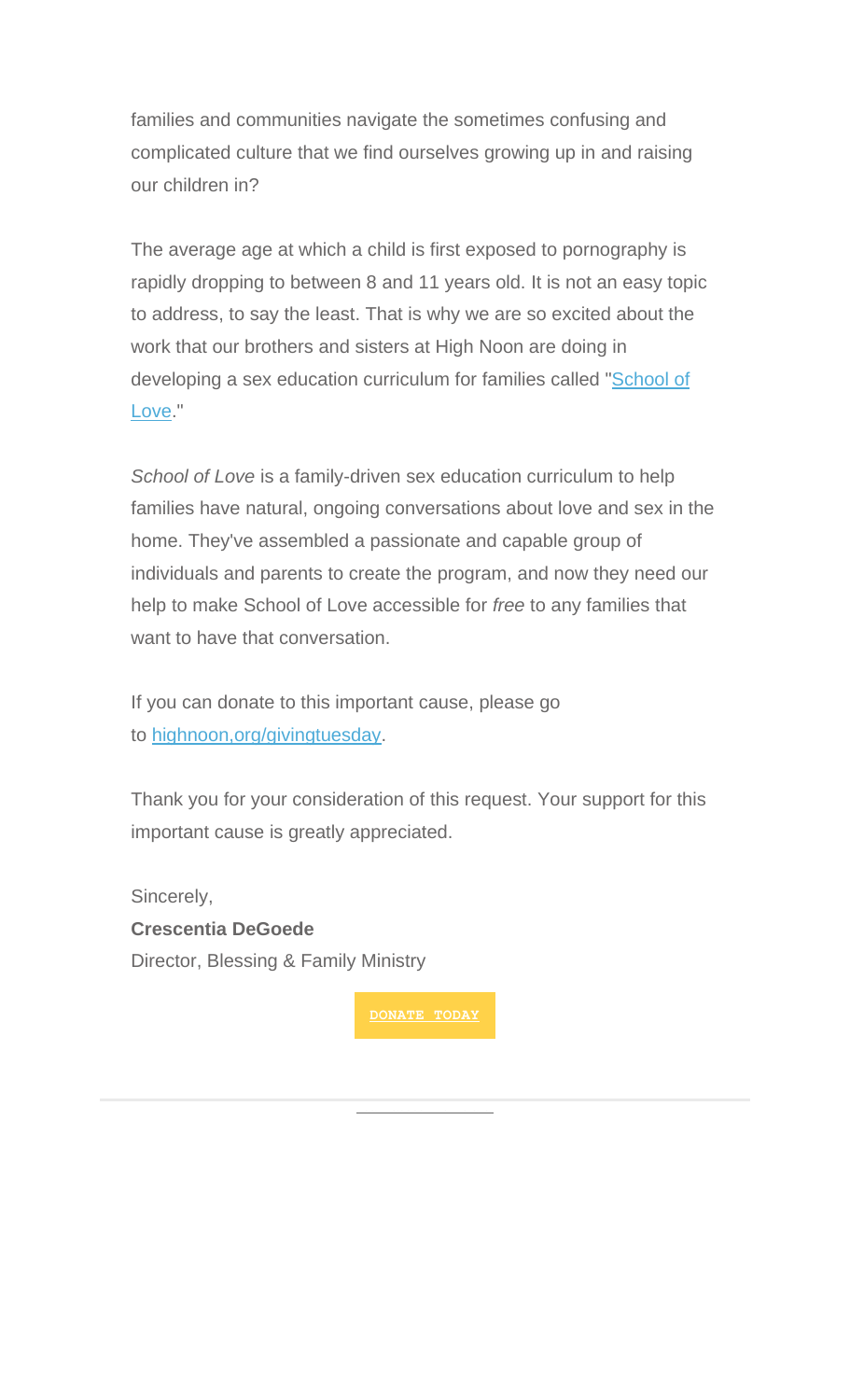



## Make a difference in how children learn about love and sex

TUESD



School Of Love is a family-driven sex education curriculum to help families have natural, ongoing conversations about love and sex in the home, from childhood up until the Blessing.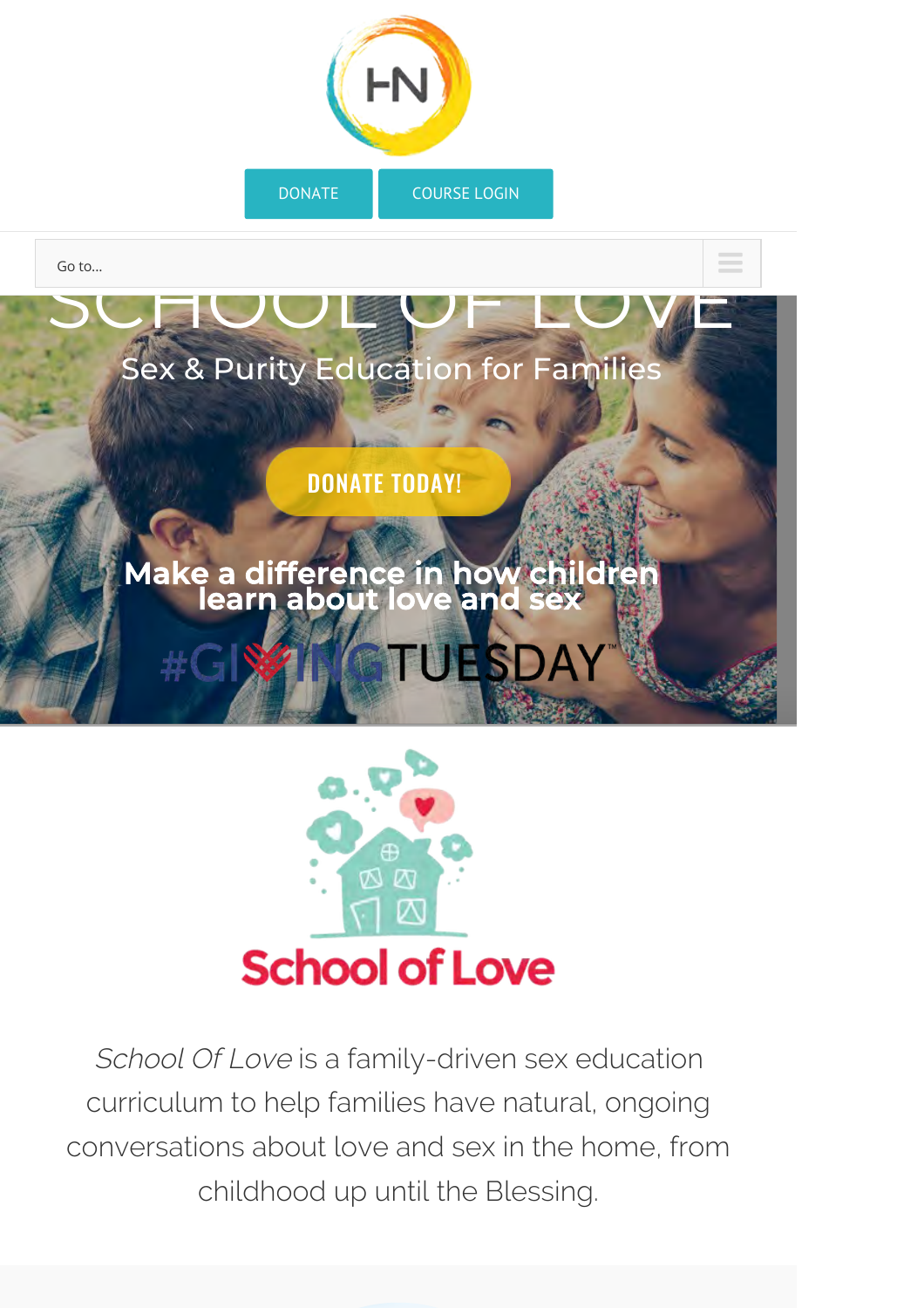

Principle Based

There are many books for parents to talk about sex with their children. We don't wish to reinvent the wheel but apply a Principled perspective. True Parents have shared deep wisdom regarding the sexual relationship. School Of Love will be the sex education program that True Father would have created.

# Family Focused

Sex is a powerful force created by God. It's unfortunate that the majority of youth's understanding of sex comes from friends, school, and whatever they stumble upon the internet. The philosophy of School Of Love is that responsibility for nurturing children's sexual values lies with the parents. It's designed to be used in the home.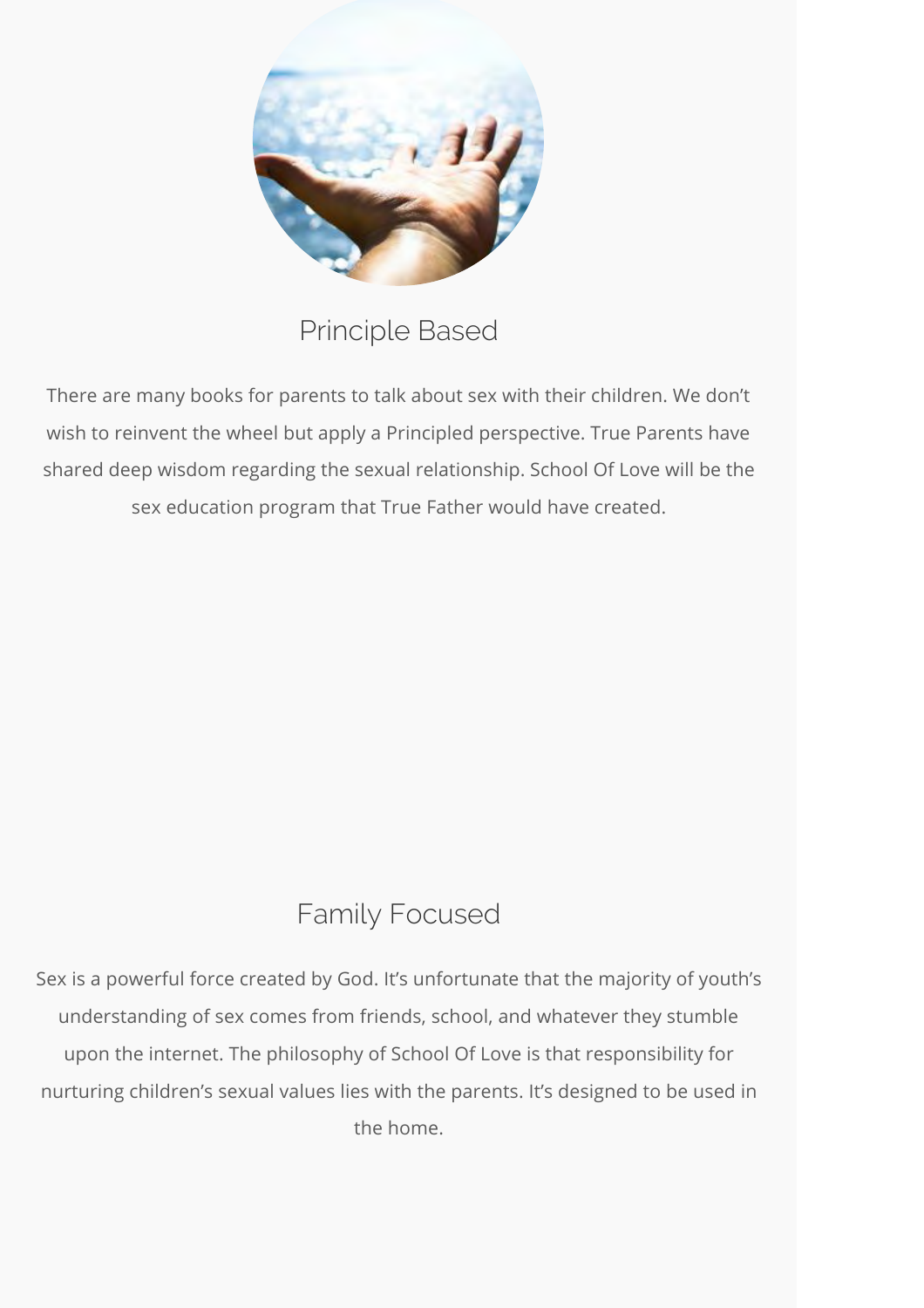### Professionally Produced

Parents and children need to enjoy School Of Love if they are going to continue using it from childhood all the way to the Blessing. School Of Love will comprise of educational content, beautiful illustrations, and Youtube content all to stimulate important conversations within families. Our goal is that these conversations become a child's most cherished memories with their parents.

These are the pillars School Of Love is built on and what we need your help to create. We've assembled a team of professional writers, illustrators, animators, and coders to bring School Of Love to life. It's a costly venture and what your donations will support.

Once School Of Love is complete, we intend to make it available for free, allowing access to any family that wishes to have the conversation it provides. School Of Love will never earn a profit. It is only through your donations that this can be possible.

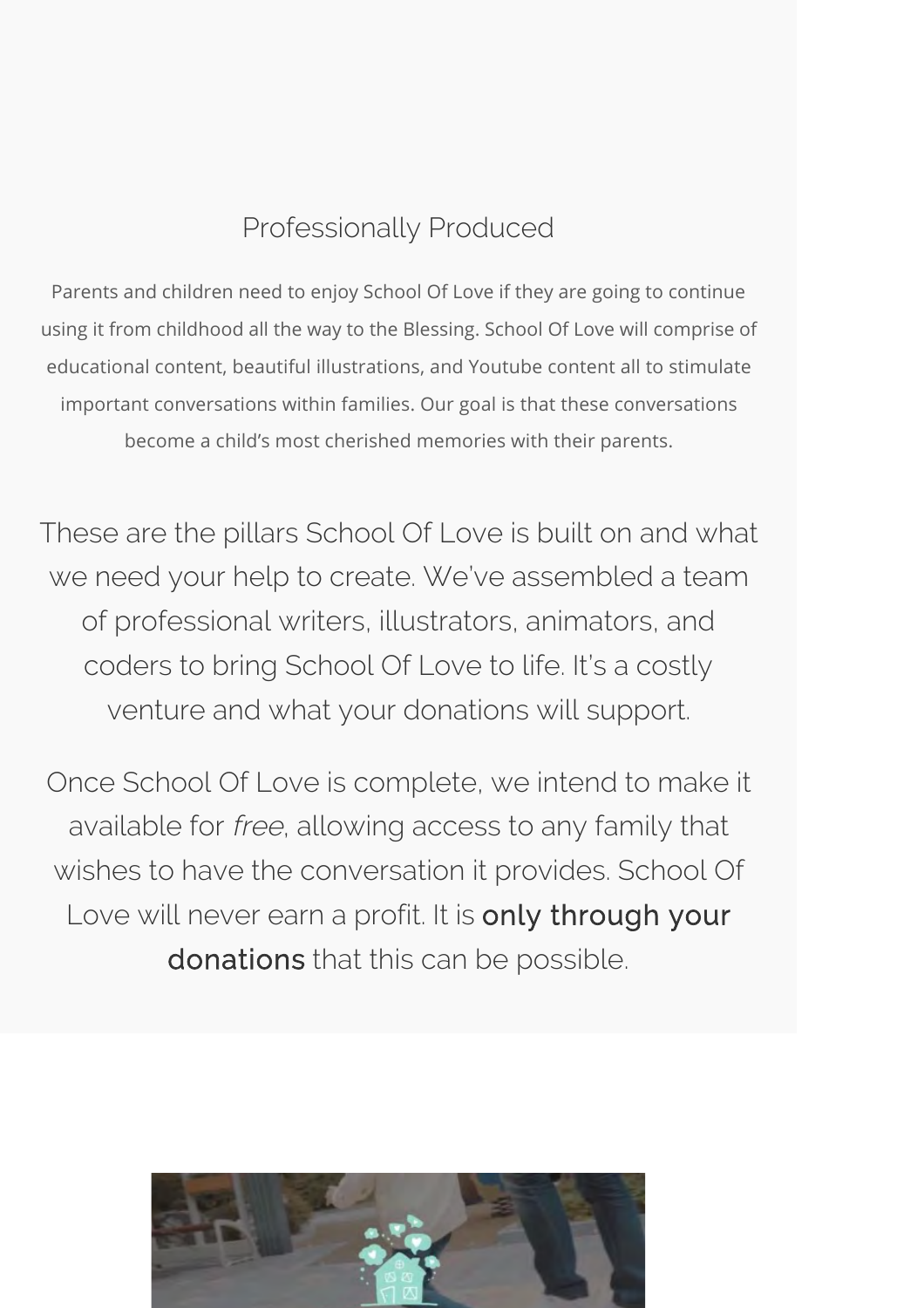

# Our Goal = \$50,000

To complete School Of Love and help families have conversations about love and sex.

It's the Season of Giving! When you support School Of Love, you'll get the chance to give again. Gift one of our other programs to a loved one (or gift it to yourself!).

## \$30

Gift our pornography recovery program. Sexual Integrity is the foundation of a healthy sexual relationship. Give the gift of a strong foundation.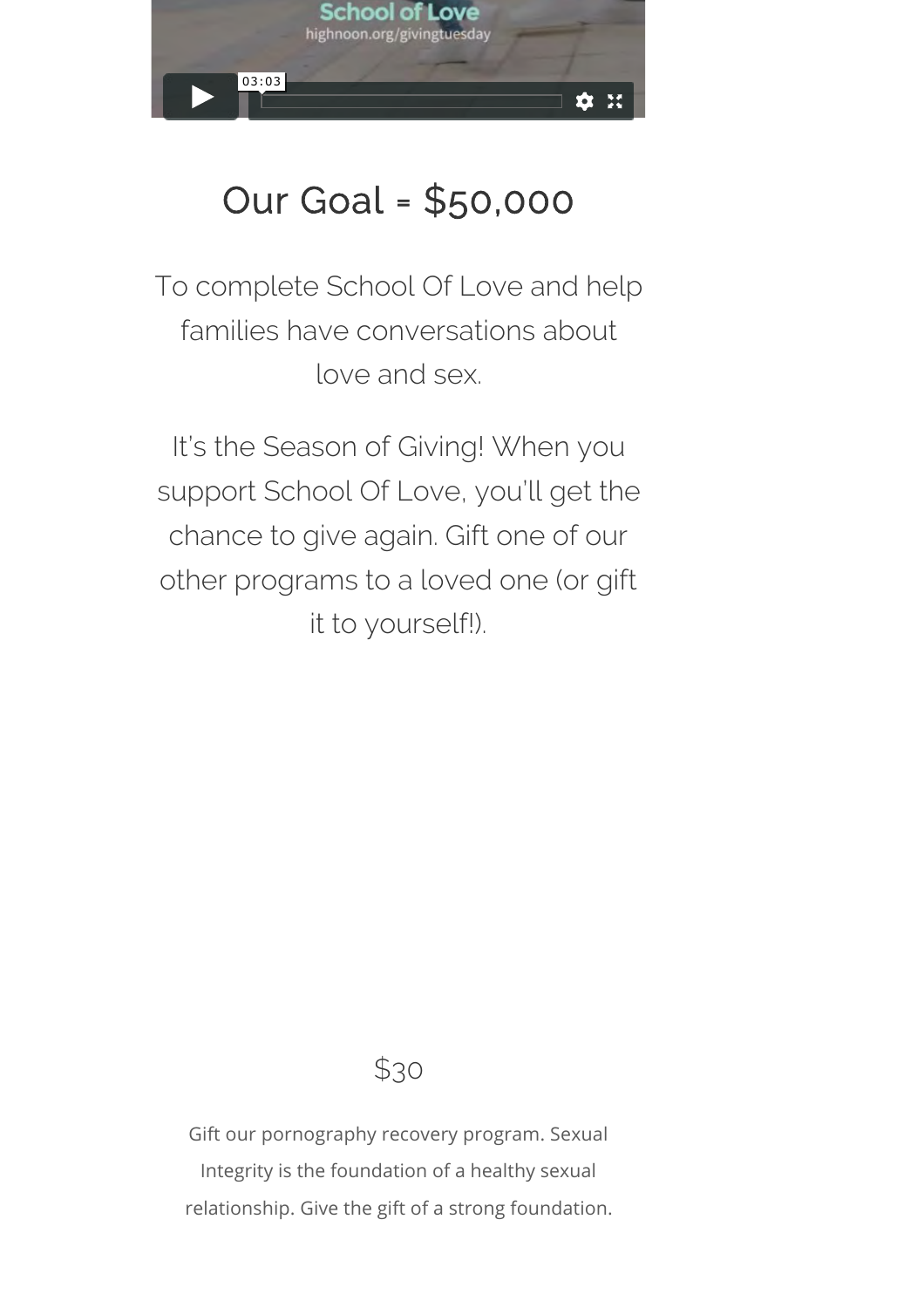### \$100

Gift our Heavenly Intimacy program for couples. Great for those Blessed a month or Blessed a decade (or three). Gift the best we have to offer on what it takes to create a vibrant sexual relationship with your spouse.

### \$500

Gift it all! Gift our two other programs, plus a consultation with a licensed counselor to anyone of your choice. Give an experience that can bring clarity to the areas important to their life. Marriage, relationships, career, talk about it all.